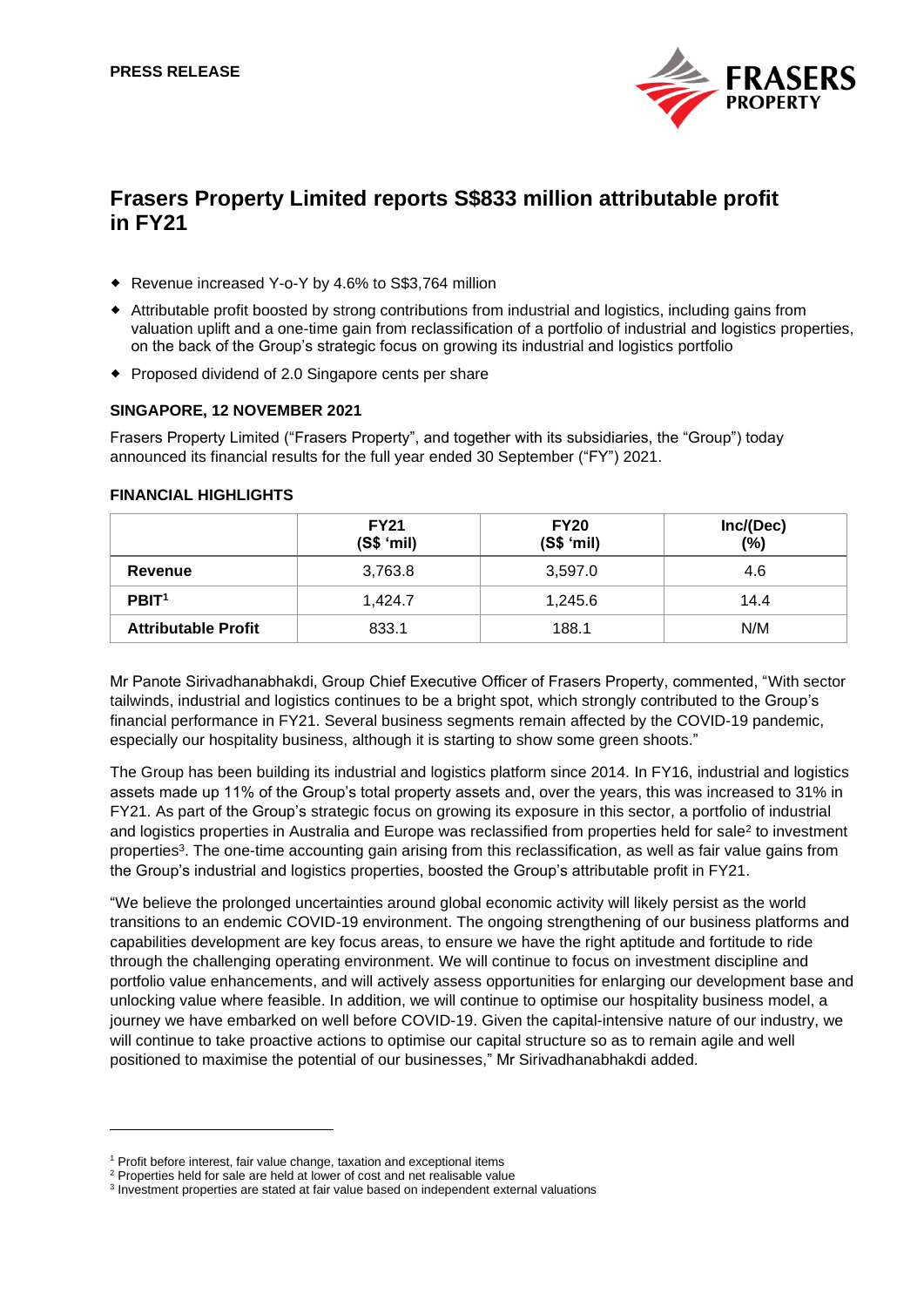

In keeping with the Group's efforts to maintain financial flexibility, Frasers Property's board of directors has decided to propose a first and final dividend of 2.0 Singapore cents per share for FY21. This is up from the 1.5 Singapore cents per share declared for FY20.

# **KEY HIGHLIGHTS AND CORPORATE DEVELOPMENTS IN FY21**

Frasers Property completed around 313,000 square metres of industrial and logistics, as well as commercial and business park development projects in FY21. Across the Group, the development pipeline to be delivered over the next two financial years in these two asset classes stood at approximately 663,000 square metres as at 30 September 2021. In addition, to support the Group's industrial and logistics pipeline and grow its investment properties portfolio, the Group restocked close to 1.3 million square metres of industrial and logistics land bank. Around a third of that came from an industrial site in Binh Duong Province, the Group's first industrial project in Vietnam.

In April 2021, the Group completed a rights issue exercise, raising approximately S\$1.16 billion in net proceeds. The use of proceeds includes funding a development pipeline that will give the Group increased exposure to industrial and logistics as well as commercial and business parks assets. The rights issue also allows the Group to enhance its financial agility and resilience. To date, approximately S\$171 million of the proceeds from the rights issue have been utilised.

Tapping into the rising appetite for green and sustainable financing, Frasers Property continued to expand its green and sustainable financing portfolio. Beyond diversifying the Group's funding sources, sustainable finance is incidental to the Group's sustainability journey, and henceforth forms one of the pillars of the Group's sustainability strategy. In FY21 alone, approximately S\$1.9 billion of green or sustainable financing was raised across the Group, including the recent issuance of the S\$300 million sustainable notes<sup>4</sup> due October 2028 by Frasers Property Australia in September 2021 as well as the A\$300 million five-year syndicated sustainability linked loan in April 2021. To date, the Group has raised over S\$6 billion of green or sustainability linked loans and bonds since its first green loan in September 2018.

In addition to actively managing its funding, the Group's REITs platform is a key element in its capital management framework. In October 2020, Frasers Centrepoint Trust completed the acquisition of Frasers Property's 63.1% stake in AsiaRetail Fund Limited for approximately S\$1.1 billion<sup>5</sup>. In addition, approximately S\$382 million of industrial and logistics properties were recycled through the Group's REITs over the course of the financial year.

# **LOOKING AHEAD**

The COVID-19 pandemic has accelerated many structural trends and the Group remains cognisant of the need to evolve so as to build a future-ready and resilient business. Frasers Property continues to invest heavily in technology and innovation, with priority areas centred on delivering better business outcomes, improving productivity and protecting data and systems. In addition, to continue creating places for good, the Group prioritises sustainability and has made significant progress in making it a core part of the Group's agenda. This is evident from the 2021 GRESB<sup>6</sup> results, where the Group achieved five global and regional sector leadership positions. Health, well-being and safety of the Group's customers, people and communities that the Group serves will remain top priorities for Frasers Property. Moreover, there will be ongoing operational enhancements while the Group actively manages its portfolio to optimise its performance across the various business units.

<sup>4</sup> Inaugural issuance under the A\$2 billion multicurrency debt issuance programme established in February 2020

<sup>5</sup> As per Frasers Property's announcement dated 3 September 2020

<sup>&</sup>lt;sup>6</sup> Global ESG Benchmark for Real Assets, a mission-driven and industry-led organisation that provides actionable and transparent environmental, social and governance (ESG) data to financial markets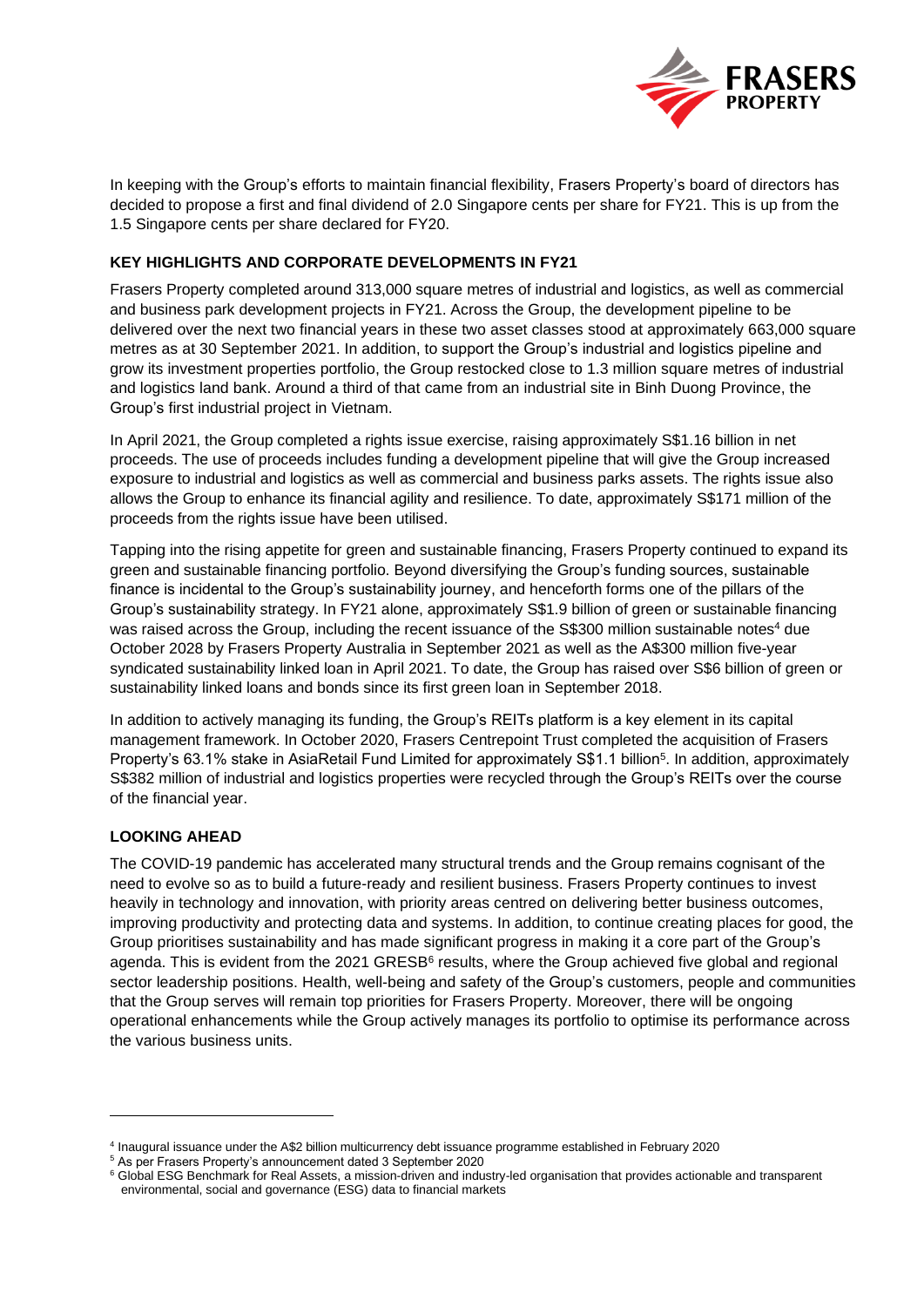

In Singapore, the Group saw strong response to its 496-unit Parc Greenwich executive condominium ("EC") project. Over the launch weekend in September 2021, 65% of the units were sold<sup>7</sup>, making Parc Greenwich the best-selling EC launch year-to-date. The Group will focus on delivering all its residential projects as it looks out for new development opportunities. It will also focus on the redevelopment of Bedok Point, in which the Group had received provisional permission from the Urban Redevelopment Authority in February 2021. Meanwhile, the suburban mall business remains resilient through the various phases of COVID-19 control measures and is well-positioned for the eventual relaxation of curbs.

In Australia, 2,787 residential units were sold and 2,327 residential units were settled over the course of FY21 on the back of positive economic conditions and government stimulus, resulting in pre-sold revenue of S\$1.3 billion<sup>8</sup> as at 30 September 2021. Selective replenishment of its residential pipeline remains a key focus. In FY21, in partnership with the Queensland Government, the Group entered into its first build-to-rent project for 366-apartments with target completion in FY24. In 1Q FY22, the Group will complete the acquisition of 263,000 square metres of land bank across two sites, which will add around 1,150 units to its residential pipeline. Meanwhile, the Group remains focused on active leasing efforts to drive occupancy in its investment properties portfolio, which continues to face operating headwinds, as well as stabilisation of its newly completed retail assets.

Frasers Property Industrial remains well placed to leverage the continuing shift towards e-commerce and logistics, with a stable development pipeline that is supported by sustained and strong demand from high quality tenants. It currently has ongoing development projects totalling S\$751 million in gross development value, with gross floor area of approximately 356,000 square metres across eleven projects in Australia and Europe, scheduled for completion over the next two financial years. To further grow its development pipeline, Frasers Property Industrial added more than 800,000 square metres of land across Australia, the Netherlands and Germany in FY21.

While hospitality remains the most challenged sector, the Group's stronger long-stay corporate and domestic travel base has provided a degree of stability as it focuses on optimising business processes, cost structures and operations for enhanced agility and resilience. With market dynamics gradually improving, Frasers Hospitality will continue to execute its recovery plans that are centred around capturing and maximising returns from pockets of demand as well as a sharpened focus on customer experience. The Group has seen encouraging results in the UK. Other than hotels in the major cities that are more dependent on business travel, the Group's Malmaison & Hotel du Vin portfolio achieved improved rates and higher levels of occupancy after the UK ended domestic lockdown restrictions in July 2021.

Amid the difficult operating environment, Frasers Property will carry on building capabilities in key focus areas to reinforce the foundation and future-readiness of the Group's businesses. Meanwhile, capital and liquidity management remain top priorities for the Group. This will underpin the Group's ability to deliver value over the long term and through business cycles.

# **END**

#### **About Frasers Property Limited**

Frasers Property Limited ("Frasers Property" and together with its subsidiaries, the "Frasers Property Group" or the "Group"), is a multi-national developer-owner-operator of real estate products and services across the property value chain. Listed on the Main Board of the Singapore Exchange Securities Trading Limited ("SGX-ST") and headquartered in Singapore, the Group has total assets of approximately S\$40.3 billion as at 30 September 2021.

<sup>&</sup>lt;sup>7</sup> Including options signed

<sup>&</sup>lt;sup>8</sup> Includes Frasers Property's effective interest of joint operation, joint ventures and project development agreements